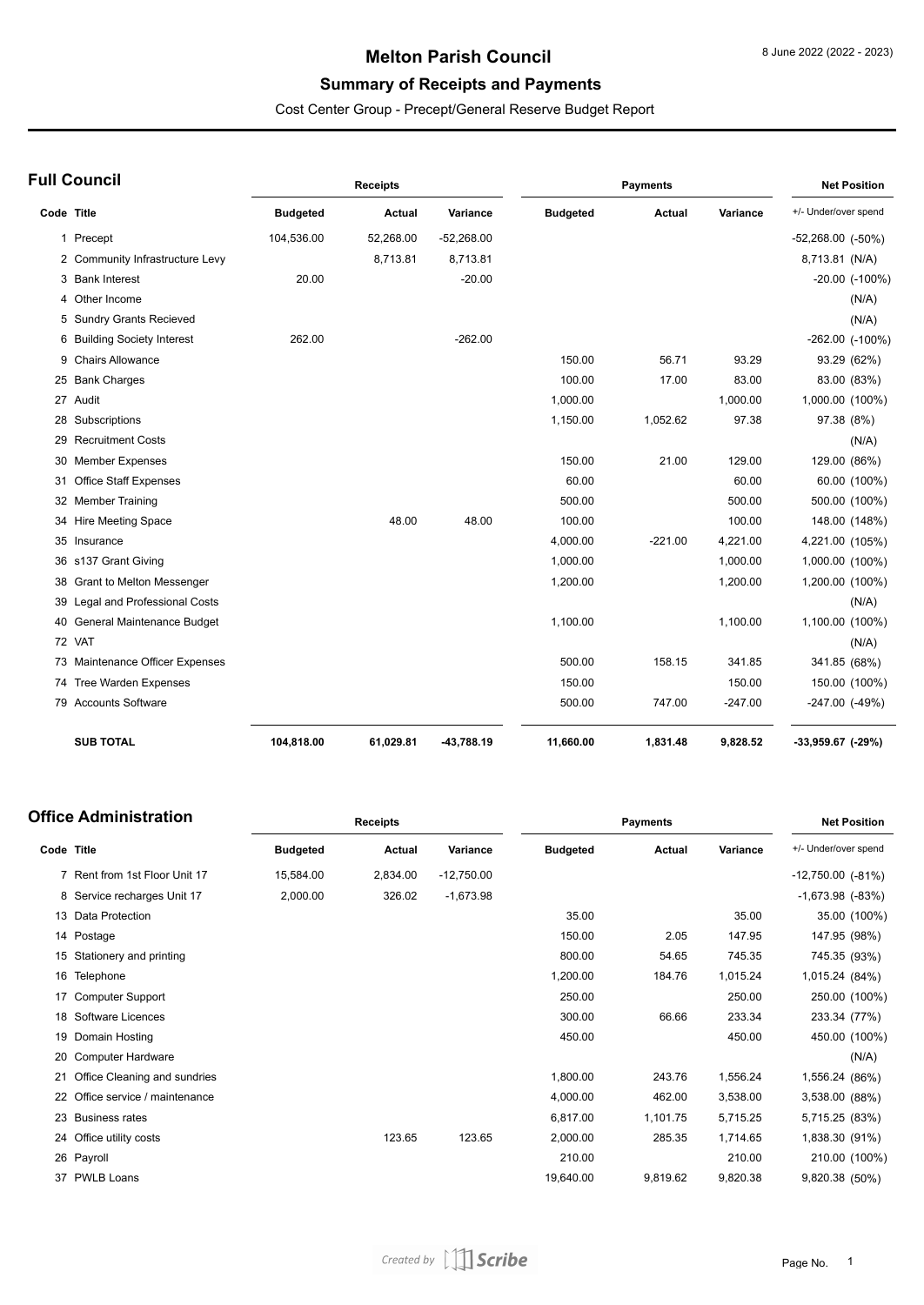### **Melton Parish Council**

# **Summary of Receipts and Payments**

Cost Center Group - Precept/General Reserve Budget Report

|            | <b>SUB TOTAL</b>            | 17,584.00       | 3,283.67        | $-14,300.33$ | 37,652.00       | 12,220.60       | 25,431.40 | 11,131.07 (20%)      |
|------------|-----------------------------|-----------------|-----------------|--------------|-----------------|-----------------|-----------|----------------------|
| Pavilion   |                             |                 | <b>Receipts</b> |              |                 | <b>Payments</b> |           | <b>Net Position</b>  |
| Code Title |                             | <b>Budgeted</b> | Actual          | Variance     | <b>Budgeted</b> | <b>Actual</b>   | Variance  | +/- Under/over spend |
|            | 53 Pavilion - Electricity   |                 |                 |              | 200.00          | 15.24           | 184.76    | 184.76 (92%)         |
|            | 54 Pavilion - Water         |                 |                 |              | 500.00          | 60.17           | 439.83    | 439.83 (87%)         |
|            | 56 Pavilion - Running Costs |                 |                 |              | 7,250.00        |                 | 7,250.00  | 7,250.00 (100%)      |
|            | <b>SUB TOTAL</b>            |                 |                 |              | 7,950.00        | 75.41           | 7,874.59  | 7,874.59 (99%)       |

|            | <b>Planning and Transport</b> |                 | <b>Receipts</b> |          |                 | <b>Payments</b> |          | <b>Net Position</b>  |
|------------|-------------------------------|-----------------|-----------------|----------|-----------------|-----------------|----------|----------------------|
| Code Title |                               | <b>Budgeted</b> | Actual          | Variance | <b>Budgeted</b> | Actual          | Variance | +/- Under/over spend |
|            | 41 Neighbourhood Plan         |                 |                 |          | 2,000.00        | 61.88           | 1,938.12 | 1,938.12 (96%)       |
|            | 42 Sizewell C                 |                 |                 |          |                 |                 |          | (N/A)                |
|            | 45 Circular Walks Leaflet     |                 |                 |          |                 |                 |          | (N/A)                |
|            | <b>SUB TOTAL</b>              |                 |                 |          | 2,000.00        | 61.88           | 1,938.12 | 1,938.12 (96%)       |

| <b>Recreation</b> |                                    |                 | <b>Receipts</b> |             | <b>Payments</b> |        |           | <b>Net Position</b>   |               |
|-------------------|------------------------------------|-----------------|-----------------|-------------|-----------------|--------|-----------|-----------------------|---------------|
| Code Title        |                                    | <b>Budgeted</b> | Actual          | Variance    | <b>Budgeted</b> | Actual | Variance  | +/- Under/over spend  |               |
|                   | 46 Sundry Income                   |                 | 1.00            | 1.00        |                 |        |           |                       | $1.00$ (N/A)  |
| 47                | Hire of Football Pitches           | 1,440.00        | 240.00          | $-1,200.00$ |                 |        |           | $-1,200.00$ $(-83%)$  |               |
| 48                | <b>Hire of Tennis Courts</b>       | 2,500.00        | 458.34          | $-2,041.66$ |                 |        |           | $-2,041.66$ $(-81\%)$ |               |
|                   | 49 Wayleave                        | 5.00            | 5.00            |             |                 |        |           |                       | $(0\%)$       |
| 50                | <b>Sundry Grants Received</b>      |                 |                 |             |                 |        |           |                       | (N/A)         |
| 51                | Greenspace Management Contra       |                 |                 |             | 4,500.00        | 369.00 | 4,131.00  | 4,131.00 (91%)        |               |
| 52                | <b>Greenspace Additional Works</b> |                 |                 |             | 4,000.00        | 50.00  | 3,950.00  | 3,950.00 (98%)        |               |
| 57                | Play Area                          |                 |                 |             | 100.00          |        | 100.00    |                       | 100.00 (100%) |
| 58                | Play Area Checks                   |                 |                 |             | 500.00          |        | 500.00    |                       | 500.00 (100%) |
| 59                | <b>Play Equipment Purchase</b>     |                 |                 |             |                 |        |           |                       | (N/A)         |
| 60                | Security Infrastructure            |                 |                 |             |                 |        |           |                       | (N/A)         |
| 61                | Car Park Improvements              |                 |                 |             |                 |        |           |                       | (N/A)         |
| 63                | Ad Hoc Provision / Events          |                 |                 |             | 300.00          |        | 300.00    |                       | 300.00 (100%) |
| 64                | <b>Tennis Courts</b>               |                 |                 |             |                 |        |           |                       | (N/A)         |
| 65                | <b>Risk Assessment - Trees</b>     |                 |                 |             | 4,000.00        |        | 4,000.00  | 4,000.00 (100%)       |               |
| 66                | Woodland                           |                 |                 |             | 5,000.00        |        | 5,000.00  | 5,000.00 (100%)       |               |
| 68                | <b>Outdoor Furniture</b>           |                 |                 |             |                 |        |           |                       | (N/A)         |
| 69                | <b>Memorials Restoration</b>       |                 |                 |             |                 |        |           |                       | (N/A)         |
|                   | <b>SUB TOTAL</b>                   | 3,945.00        | 704.34          | $-3,240.66$ | 18,400.00       | 419.00 | 17,981.00 | 14,740.34 (65%)       |               |

| <b>Staff</b> | <b>Receipts</b> |        | <b>Payments</b> |                 |        | <b>Net Position</b> |                      |
|--------------|-----------------|--------|-----------------|-----------------|--------|---------------------|----------------------|
| Code Title   | <b>Budgeted</b> | Actual | Variance        | <b>Budgeted</b> | Actual | Variance            | +/- Under/over spend |